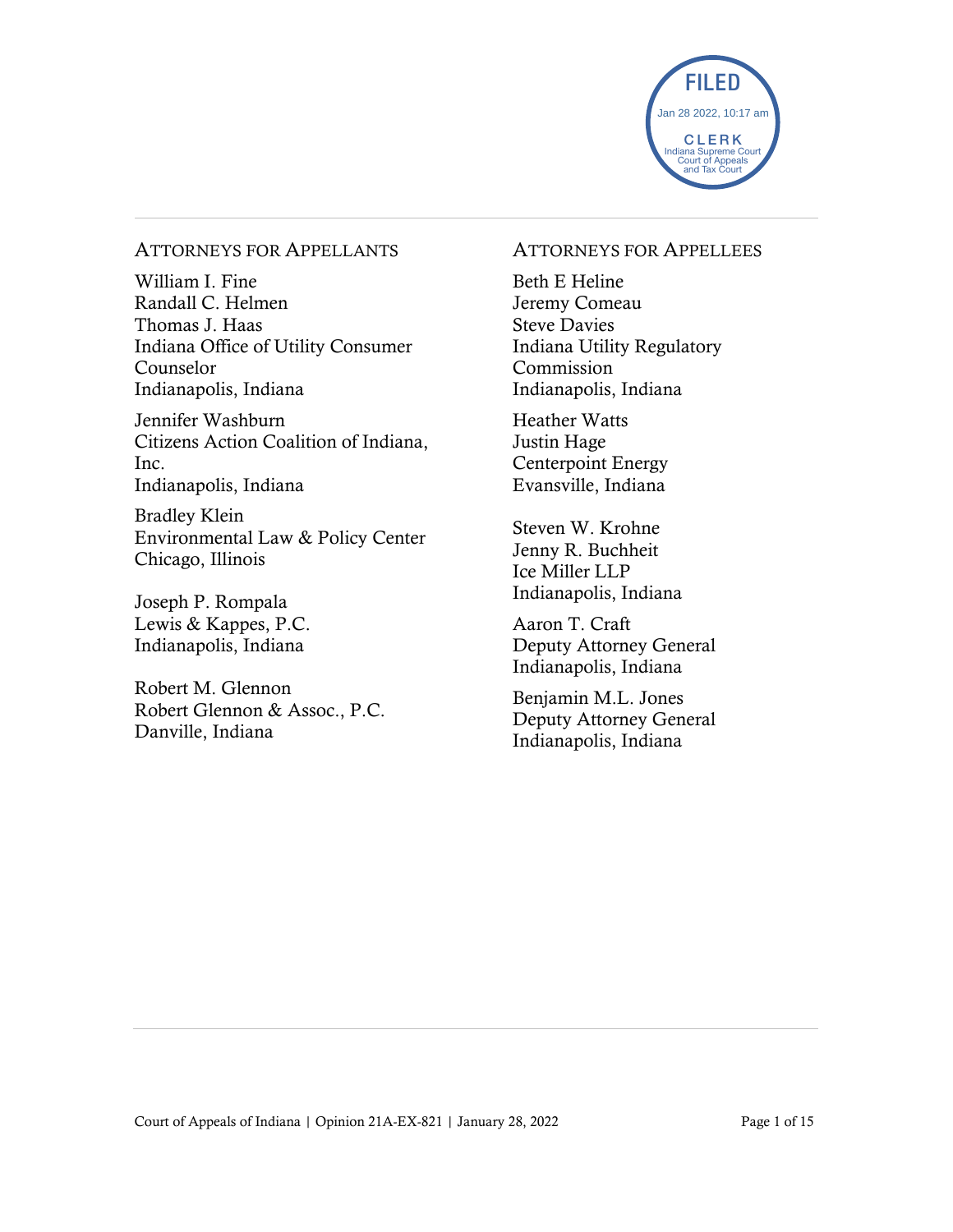## IN THE COURT OF APPEALS OF INDIANA

Indiana Office of Utility Consumer Counselor, Citizens Action Coalition of Indiana, Inc., Vote Solar, Environmental Law & Policy Center, Solarize Indiana, Inc., Solar United Neighbors, Indiana Distributed Energy Alliance,

*Appellants,*

v.

Southern Indiana Gas and Electric Company, Indiana Utility Regulatory Commission,

*Appellees.*

January 28, 2022

Court of Appeals Case No. 21A-EX-821

Appeal from the Indiana Utility Regulatory Commission

The Honorable James F. Huston, Chairman The Honorable David L. Ober, Commissioner The Honorable Sarah E. Freeman, Commissioner The Honorable Stefanie N. Krevda, Commissioner The Honorable David E. Ziegner, Commissioner

The Honorable Carol Sparks Drake, Senior Administrative Law Judge

Cause No. 45378

Bailey, Judge.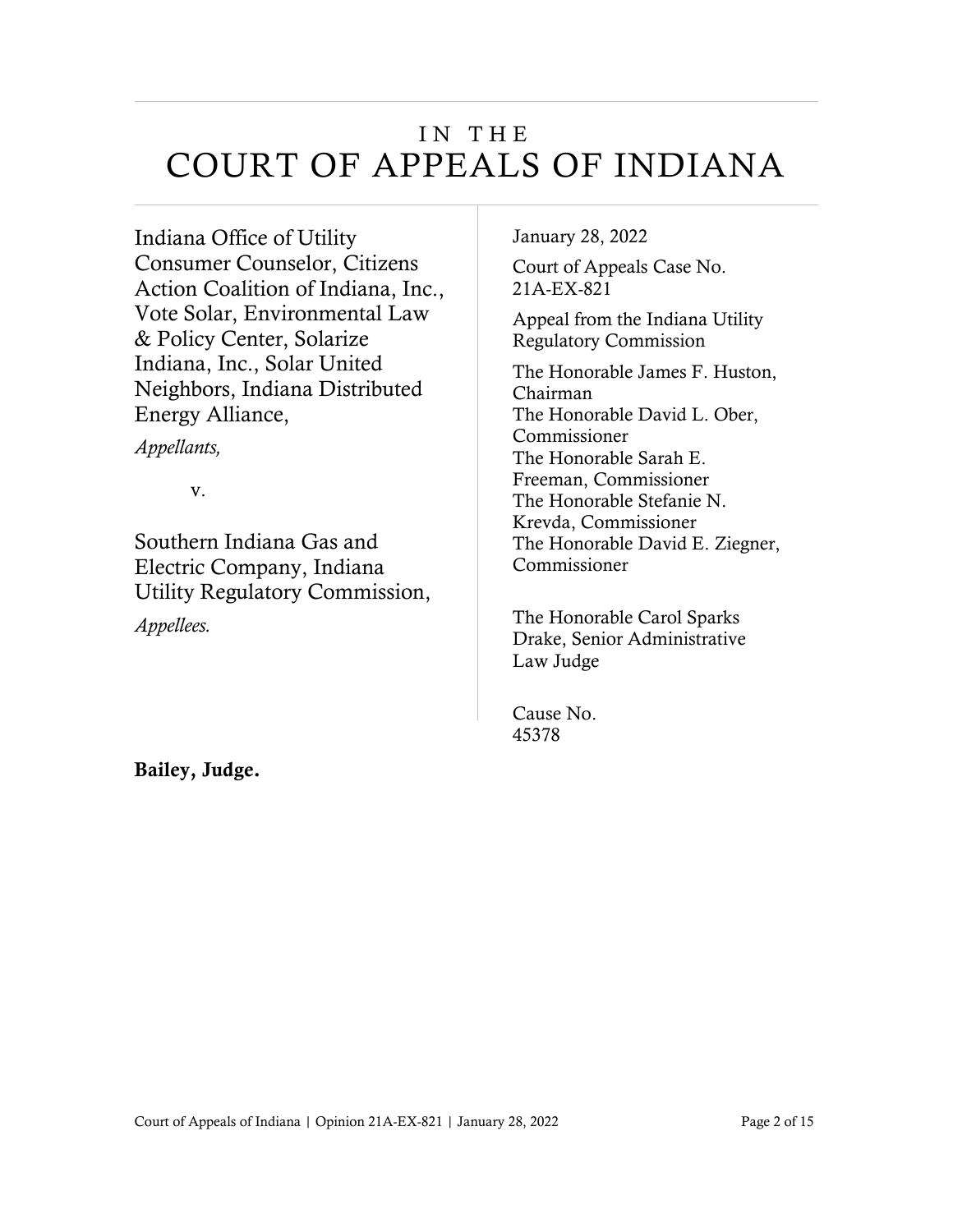## Case Summary

[1] Effective July 1, 2017, the Indiana Legislature enacted the Distributed Generation Statutes, Ind. Code ch. 8-1-40, governing public electric utility purchases of excess distributed generation ("EDG") from incoming distributed generation ("DG") customers. 1 The new legislation set forth an acquisition price formula but did not by its terms reference or replace an existing regulation regarding the time interval for EDG calculation. The solution of Southern Indiana Gas and Electric Company d/b/a Vectren Energy Delivery of Indiana, Inc., a CenterPoint Energy Company (hereinafter, "Vectren"), to both interval and base of calculation is a process it termed "instantaneous netting."<sup>2</sup> The Indiana Utility Regulatory Commission ("the Commission") approved a tariff rate rider ("Rider EDG") incorporating this process. The Indiana Office of Utility Consumer Counselor, Citizens Action Coalition of Indiana, Inc., Vote Solar, Environmental Law & Policy Center, Solarize Indiana, and Solar United Neighbors (collectively, "Appellants") now appeal. Concluding that the Rider EDG basis for the calculation of EDG credits is inconsistent with Indiana Code Section 8-1-40-5, we reverse.

## Facts and Procedural History

 $1$  Distributed generation is typically produced from solar panels.

 $2$  (Tr. Vol. II, pg. 31.)

Court of Appeals of Indiana | Opinion 21A-EX-821 | January 28, 2022 Page 3 of 15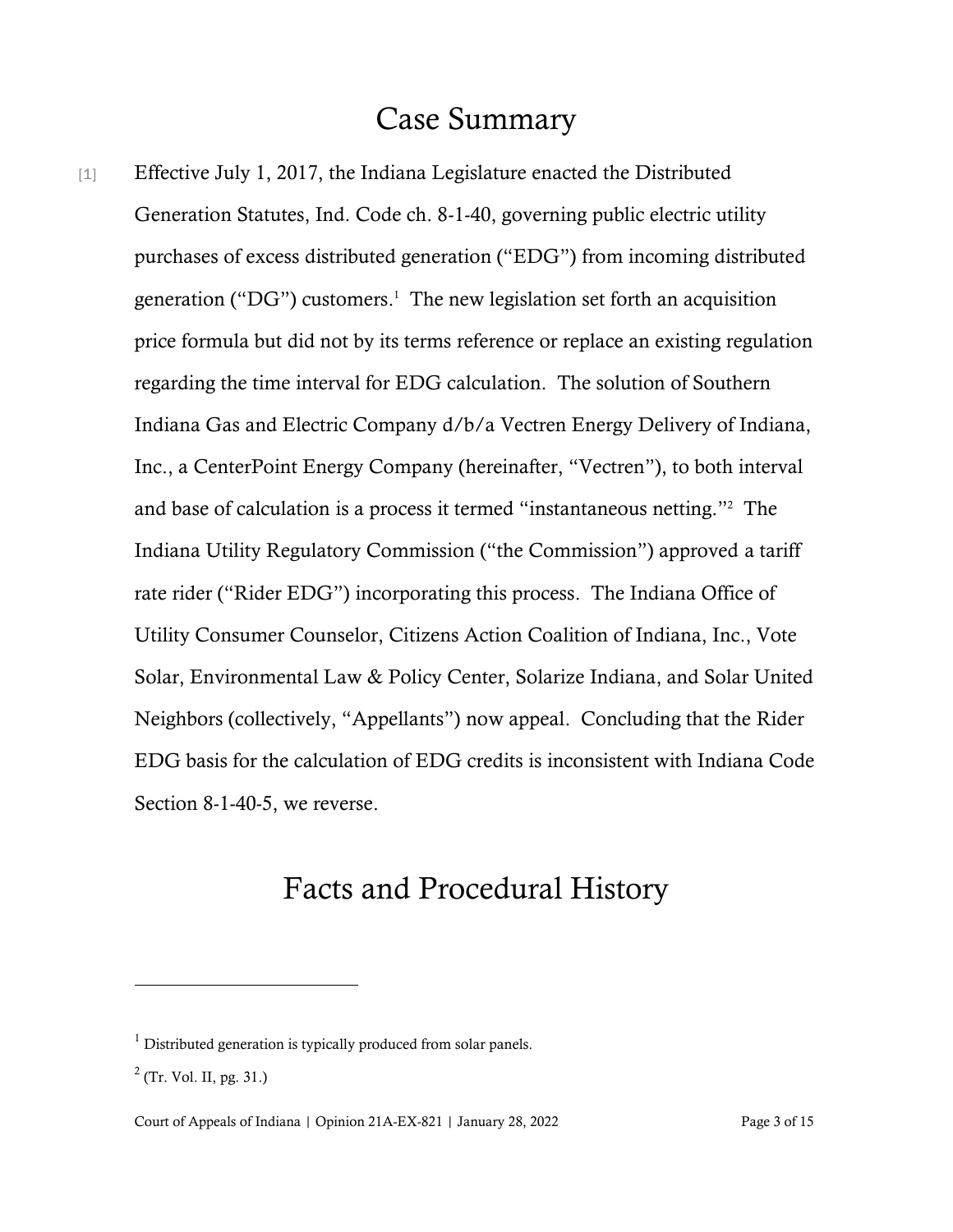[2] Vectren serves retail electricity customers in Evansville, Indiana, and the surrounding area. Some of Vectren's customers produce, typically through the use of solar panels, "distributed generation," which is

> electricity produced by a generator or other device that is located on the customer's premises; owned by the customer; sized at a nameplate capacity of the lesser of: not more than one megawatt or the customer's average annual consumption of electricity on the premises; and interconnected and operated in parallel with the electricity supplier's facilities[.]"<sup>3</sup> Ind. Code  $\S$  8-1-40-3. When the customer produces excess distributed generation, or EDG, "an electricity supplier shall procure the [EDG] at a rate approved by the commission" and these amounts credited to a customer "shall be recognized in the electricity supplier's fuel adjustment proceedings."

I.C. § 8-1-40-15. 4

[3] EDG customers before July 1, 2017, were subject to a "net metering tariff." *See* I.C. § 8-1-40-7.<sup>5</sup> The Indiana Legislature enacted the Distributed Generation

 $3$  The term does not include electricity produced by "a net metering facility (as defined in 170 IAC 4-4.2-1(k)) operating under a net metering tariff." I.C. § 8-1-40-3(b)(2).

 $4$  As a corollary, an electricity supplier is allowed to recover energy delivery costs from a distributed generation customer. Indiana Code Section 8-1-40-19(b) provides: "The commission may approve a request for cost recovery submitted by an electricity supplier under subsection (a) if the commission finds that the request: (1) is reasonable; and (2) does not result in a double recovery of energy delivery costs from customers that produce distributed generation."

 $5\,$  A "net metering tariff" is "a tariff that an electricity supplier offers for net metering under 170 IAC 4-4.2 [which] is in effect on January 1, 2017." I.C. § 8-1-40-7. The Distributed Generation Statutes included grandfathering provisions for certain DG customers. Section 8-1-40-10 provides in relevant part: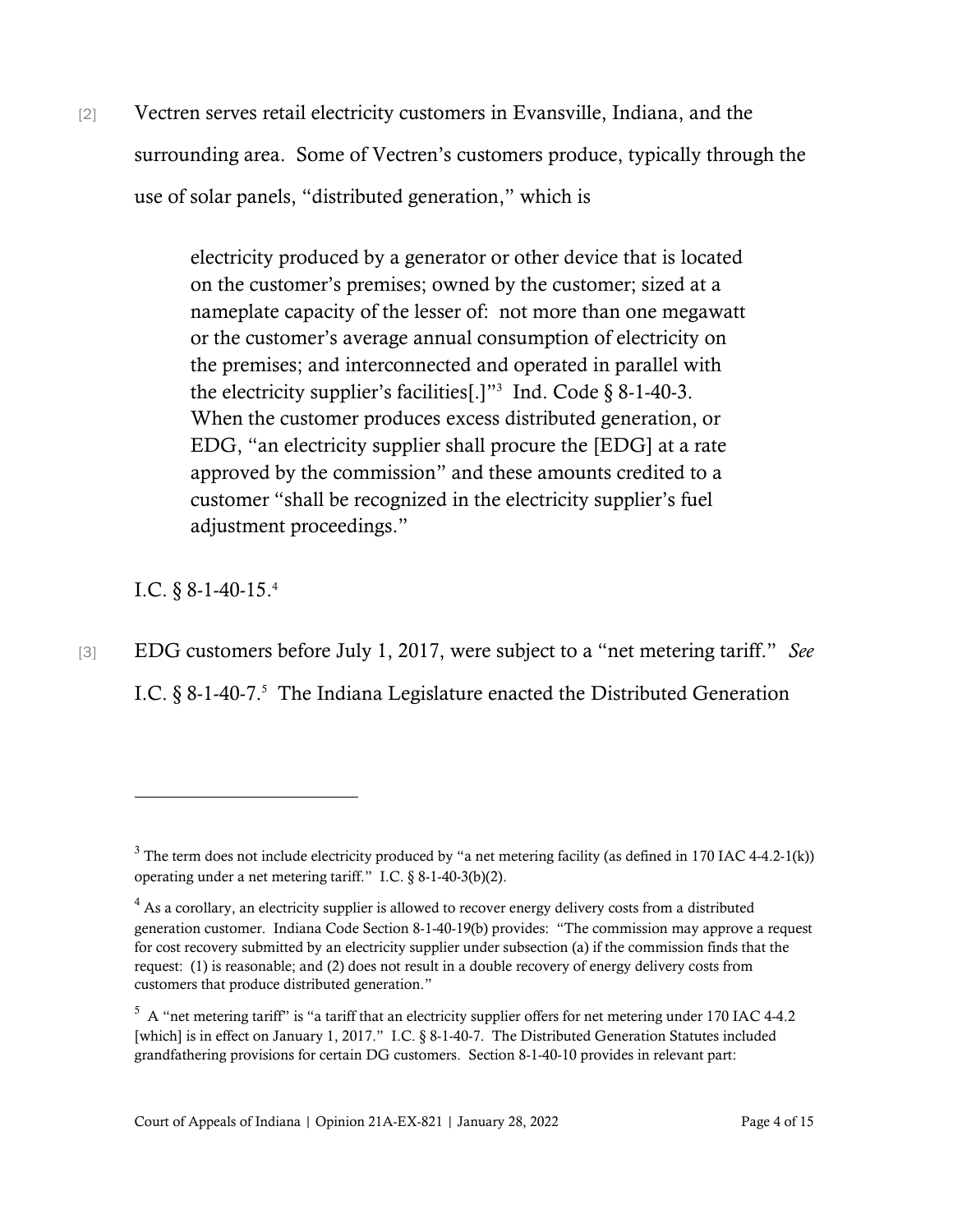[A] net metering tariff of an electricity supplier must remain available to the electricity supplier's customers until the earlier of the following:

> (1) January 1 of the first calendar year after the calendar year in which the aggregate amount of net metering facility nameplate capacity under the electricity supplier's net metering tariff equals at least one and one-half percent (1.5%) of the most recent summer peak load of the electricity supplier.

(2) July 1, 2022.

Before July 1, 2022, if an electricity supplier reasonably anticipates, at any point in a calendar year, that the aggregate amount of net metering facility nameplate capacity under the electricity supplier's net metering tariff will equal at least one and one-half percent (1.5%) of the most recent summer peak load of the electricity supplier, the electricity supplier shall, in accordance with section 16 of this chapter, petition the commission for approval of a rate for the procurement of excess distributed generation.

Section 8-1-40-11 provides:

(a) Except as provided in sections 12 and 21(b) of this chapter, before July 1, 2047:

(1) an electricity supplier may not seek to change the terms and conditions of the electricity supplier's net metering tariff; and

(2) the commission may not approve changes to an electricity supplier's net metering tariff.

(b) Except as provided in sections 13 and 14 of this chapter, after June 30, 2022:

(1) an electricity supplier may not make a net metering tariff available to customers; and

(2) the terms and conditions of a net metering tariff offered by an electricity supplier before July 1, 2022, expire and are unenforceable.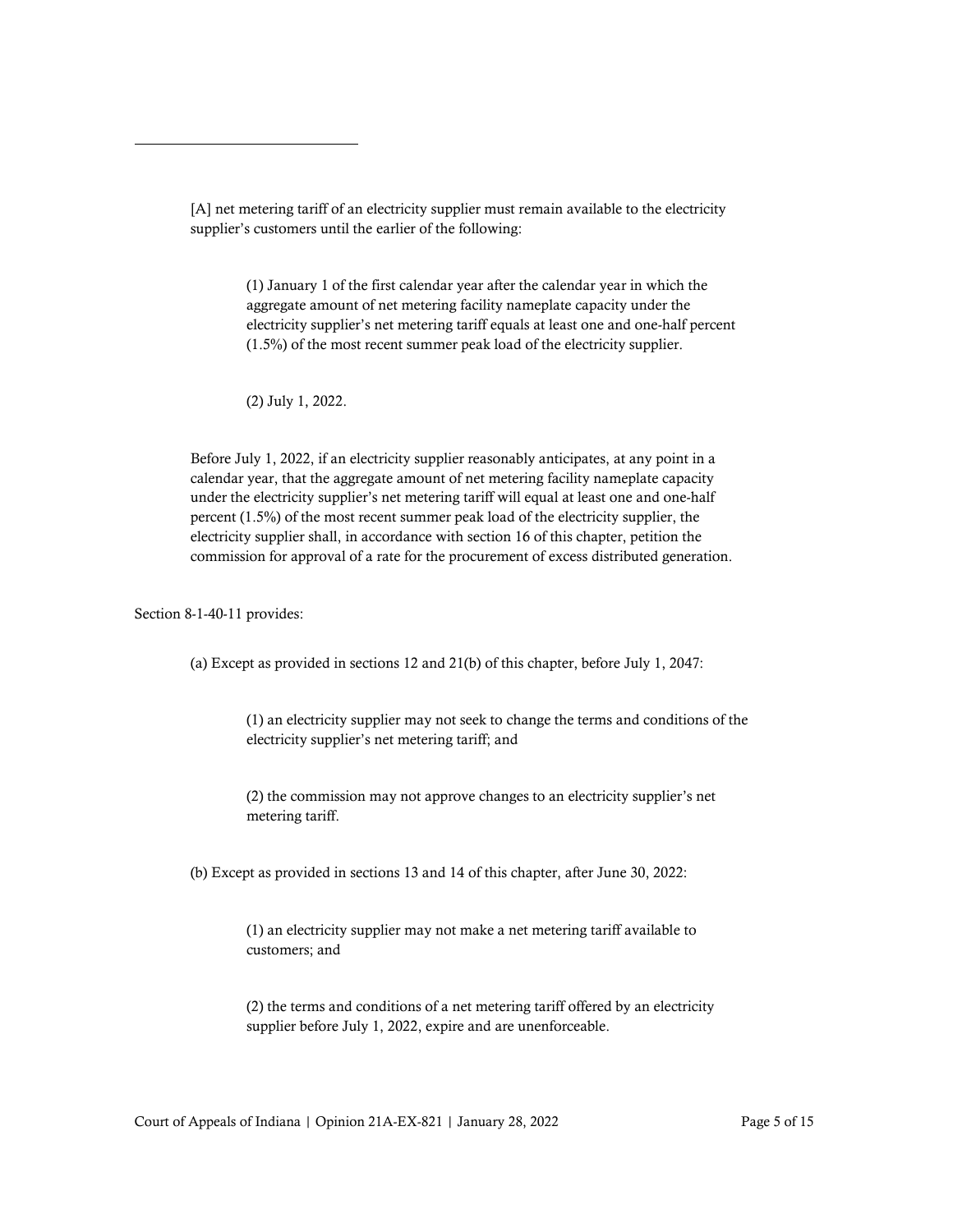Statutes, effective July 1, 2017, and directed that the Commission "shall approve a rate to be credited to participating customers by the electricity supplier for [EDG] if the commission finds that the rate requested by the electricity supplier was accurately calculated and equals the product of: (1) the average marginal price of electricity paid by the electricity supplier during the most recent calendar year, multiplied by (2) one and twenty-five hundredths." I.C. § 8-1-40-17. EDG is defined in Indiana Code Section 8-1-40-5 as: "the difference between: (1) the electricity that is supplied by an electricity supplier to a customer that produces distributed generation; and (2) the electricity that is supplied back to the electricity supplier by the customer."

[4] Customer credit is provided in accordance with Indiana Code Section 8-1-40- 18:

> An electricity supplier shall compensate a customer from whom the electricity supplier procures [EDG] (at the rate approved by

Indiana Code Section 8-1-40-13 provides that a customer participating in an electricity supplier's net metering tariff on the date on which the electricity supplier's net metering tariff terminates under section 10(1) or 10(2) (including a successor in interest who so chooses) will continue to be served under the terms and conditions of the net metering tariff until removal or replacement of the net metering facility or July 1, 2032, whichever occurs earlier.

Indiana Code Section 8-1-40-14 provides that a customer who had installed a net metering facility before January 1, 2018, will continue to be served under the terms and conditions of the net metering tariff until removal or replacement of the net metering facility or July 1, 2047, whichever occurs first.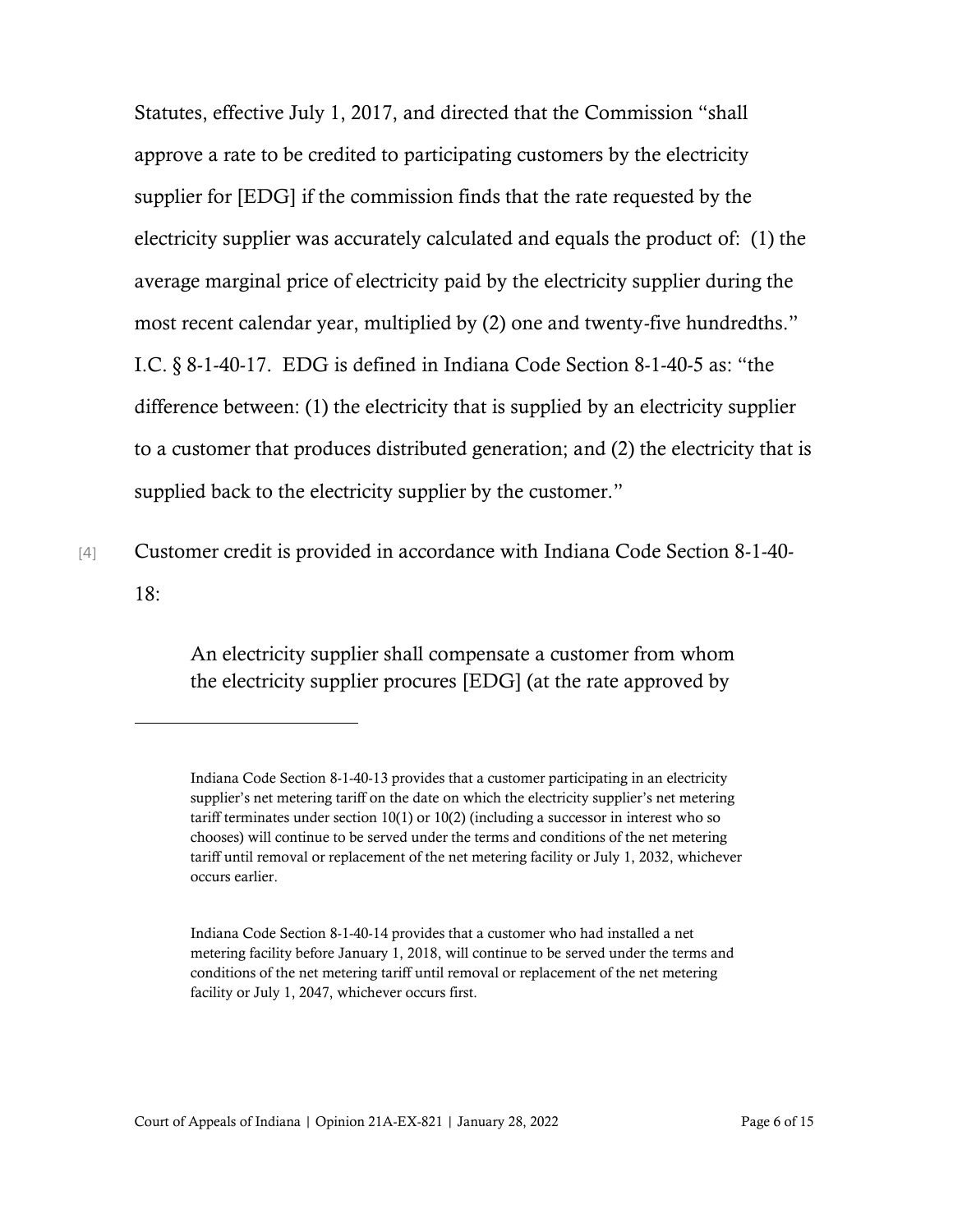the commission under section 17 of this chapter) through a credit on the customer's monthly bill. Any excess credit shall be carried forward and applied against future charges to the customer for as long as the customer receives retail electric service from the electricity supplier at the premises.

[5] Vectren timely filed, on May 8, 2020, a petition seeking Commission approval of Rider EDG. Vectren pre-filed direct testimony setting forth its contentions: in the sunset of the net metering tariff, the Indiana Legislature intended to completely replace – as to new customers – net metering regulations; the Legislature eliminated EDG credit at a retail rate and thus reduced subsidies to EDG producing customers at the expense of other customers; retaining a comparison of inflow and outflow on a monthly billing basis to calculate credit would essentially allow EDG customers to continue to bank credit at a retail rate contrary to legislative intent; Vectren would credit an amount equal to market wholesale cost plus 25% for EDG; and Vectren could fulfill its obligation to determine the EDG base by using its smart meters to "instantaneously net" competing energies meeting "behind the [DG customer] meter." (Tr. Vol. II, pg. 31.)

[6] Various petitions to intervene were granted, and pre-filed testimony was submitted on behalf of the intervenors. On September 17, 2020, the intervenors filed a motion for summary judgment, together with a supporting brief. They contended that "instantaneous netting" did not calculate the "difference" in outflow and inflow "supplied," as required by Indiana Code Section 8-1-40-5. On October 15, 2020, the Presiding Officers of the Commission denied the

Court of Appeals of Indiana | Opinion 21A-EX-821 | January 28, 2022 Page 7 of 15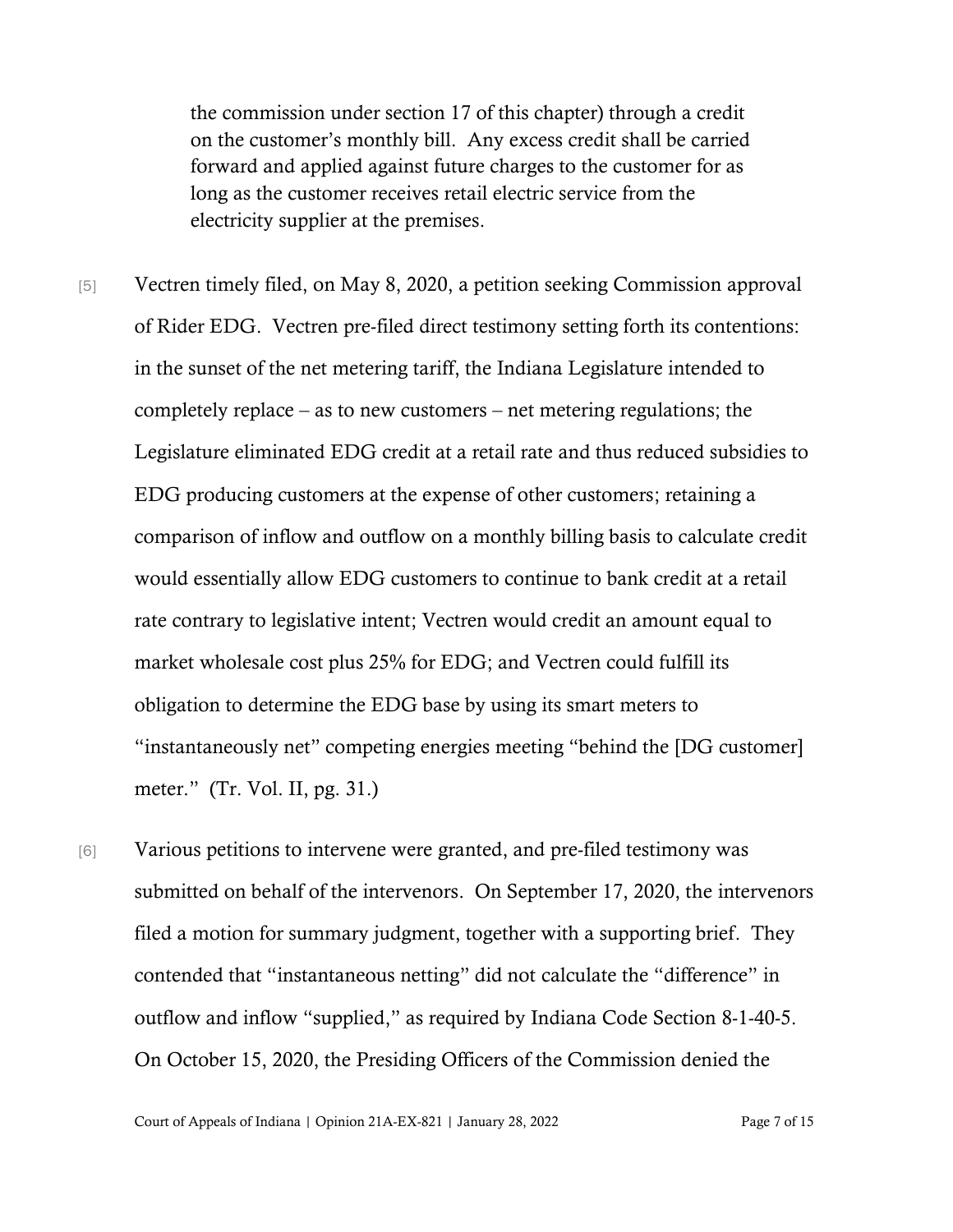motion for summary judgment, observing that summary judgment was atypical in Commission proceedings and concluding that the intervenors had not demonstrated their entitlement to judgment as a matter of law.

- [7] On November 17, 2020, the Commission conducted a public hearing and provided the opportunity for cross-examination of witnesses upon the pre-filed testimony. The intervenors challenged Rider EDG on various grounds. On April 7, 2021, the Commission issued its order. Relevant to this appeal, the Commission found "Vectren South's meters register at any given moment in time the difference between: (1) the electricity that is supplied by an electricity supplier to a customer that produces DG; and (2) the electricity that is supplied back to the electricity supplier by the customer and that instantaneous netting is permissible under Section 5 [of the Distributed Generation Statutes]." Appealed Order at 37. The Commission "conceptualized" electricity supplied by Vectren and a customer's distributed generation "meet[ing] at the meter as opposing forces, with the stronger force determining the direction of the flow." (*Id.* at 36.)
- [8] In response to policy arguments, the Commission stated:

We do not believe the General Assembly enacted the Distributed Generation Statutes to sunset net metering and replace it with a construct that achieves a similar outcome. Our conclusion is buttressed by the legislature having capped the amount of net metering capacity on electricity suppliers' systems but placing no comparable cap on EDG.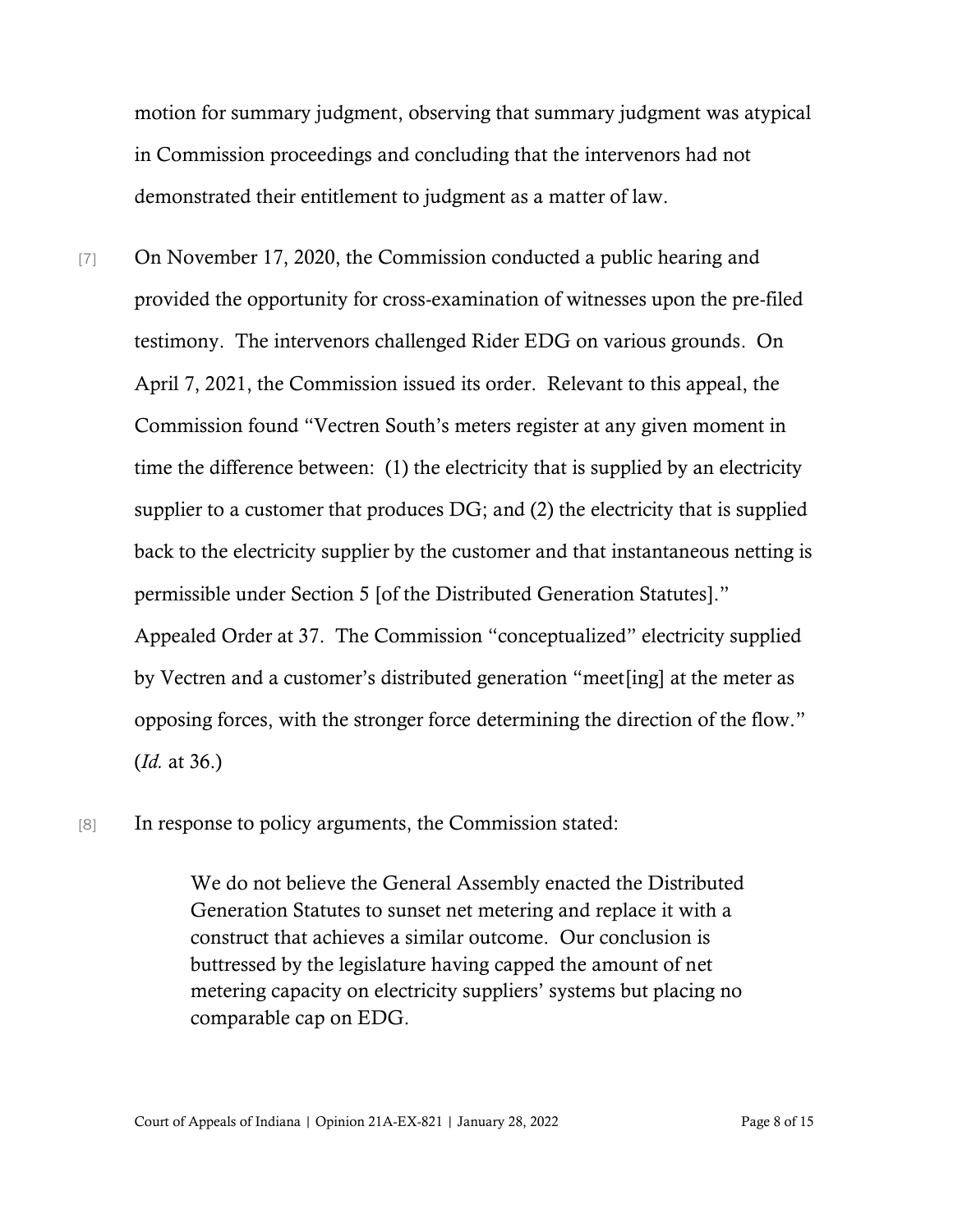(*Id.* at 37.) Ultimately, the Commission approved Vectren's petition, subject to some modifications not at issue here. This appeal ensued.

# Discussion and Decision

### Standard of Review

- [9] Appellants do not disagree with the factual findings of the Commission or challenge the rate of EDG credit in Rider EDG. Rather, appellants argue that Rider EDG rests upon an EDG calculation that is not in accordance with Indiana Code Section 8-1-40-5. This presents a question of law.
- [10] Ordinarily, we review an agency's legal conclusions de novo. *Moriarity v. Ind. Dep't of Nat. Res.*, 113 N.E.3d 614, 619 (Ind. 2019). Although we are not bound by an agency's conclusions, an interpretation of a statute by an agency charged with the duty of enforcing it "is entitled to great weight, unless this interpretation would be inconsistent with the statute itself." *Id*. (quoting *Chrysler Grp., LLC v. Review Bd. of Ind. Dep't of Workforce Dev.*, 960 N.E.2d 118, 123 (Ind. 2012)). "In fact, 'if the agency's interpretation is reasonable, we stop our analysis and need not move forward with any other proposed interpretation.'" *Id*. (quoting *Jay Classroom Teachers Ass'n v. Jay Sch. Corp*., 55 N.E.3d 813, 816 (Ind. 2016)).
- [11] "Our first task when interpreting a statute is to give its words their plain meaning and consider the structure of the statute as a whole." *ESPN, Inc. v. Univ. of Notre Dame Police Dep't*, 62 N.E.3d 1192, 1195 (Ind. 2016). Often, this is

Court of Appeals of Indiana | Opinion 21A-EX-821 | January 28, 2022 Page 9 of 15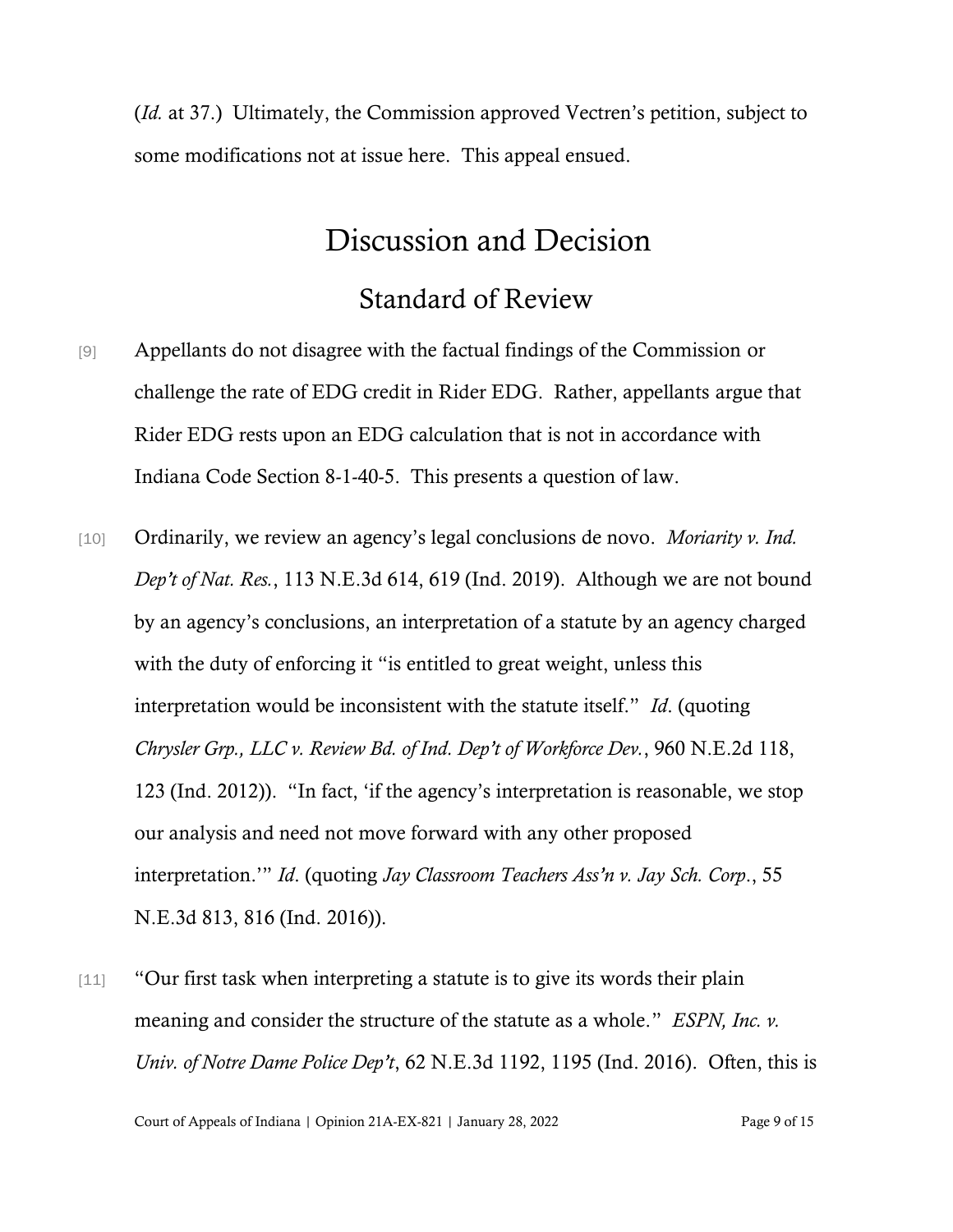the only step necessary to resolve an issue of statutory interpretation. *Shell Oil Co. v. Meyer*, 705 N.E.2d 962, 972 (Ind. 1998). Ultimately, our goal is to determine, give effect to, and implement the legislature's intent. *219 Kenwood Holdings, LLC v. Props. 2006, LLC*, 19 N.E.3d 342, 343 (Ind. Ct. App. 2014).

[12] Indiana Code Section 8-1-40-5, at the crux of this appeal, determines that which is EDG:

As used in this chapter, "[EDG] means the difference between:

- (1) the electricity that is supplied by an electricity supplier to a customer that produces distributed generation; and
- (2) the electricity that is supplied back to the electricity supplier by the customer.

The parties agree that subsection (1) describes what is commonly referred to in the electrical industry as "inflow" and that subsection (2) describes what is commonly referred to as "outflow." Appellants ask that we accord the words "difference between" and "supplied" their common and ordinary meaning. In the context of a mathematical calculation, the "difference" between two values is "the degree or amount by which things differ in quantity or measure." Webster's Third New Int'l Dictionary 629 (2002). "Supply" in the context of goods is "to satisfy a need or desire for, provide or furnish with." *Id.* at 2297.

[13] The Commission was persuaded by Vectren's argument that treating outflow as EDG is statutorily compliant because Vectren meters can compare competing

Court of Appeals of Indiana | Opinion 21A-EX-821 | January 28, 2022 Page 10 of 15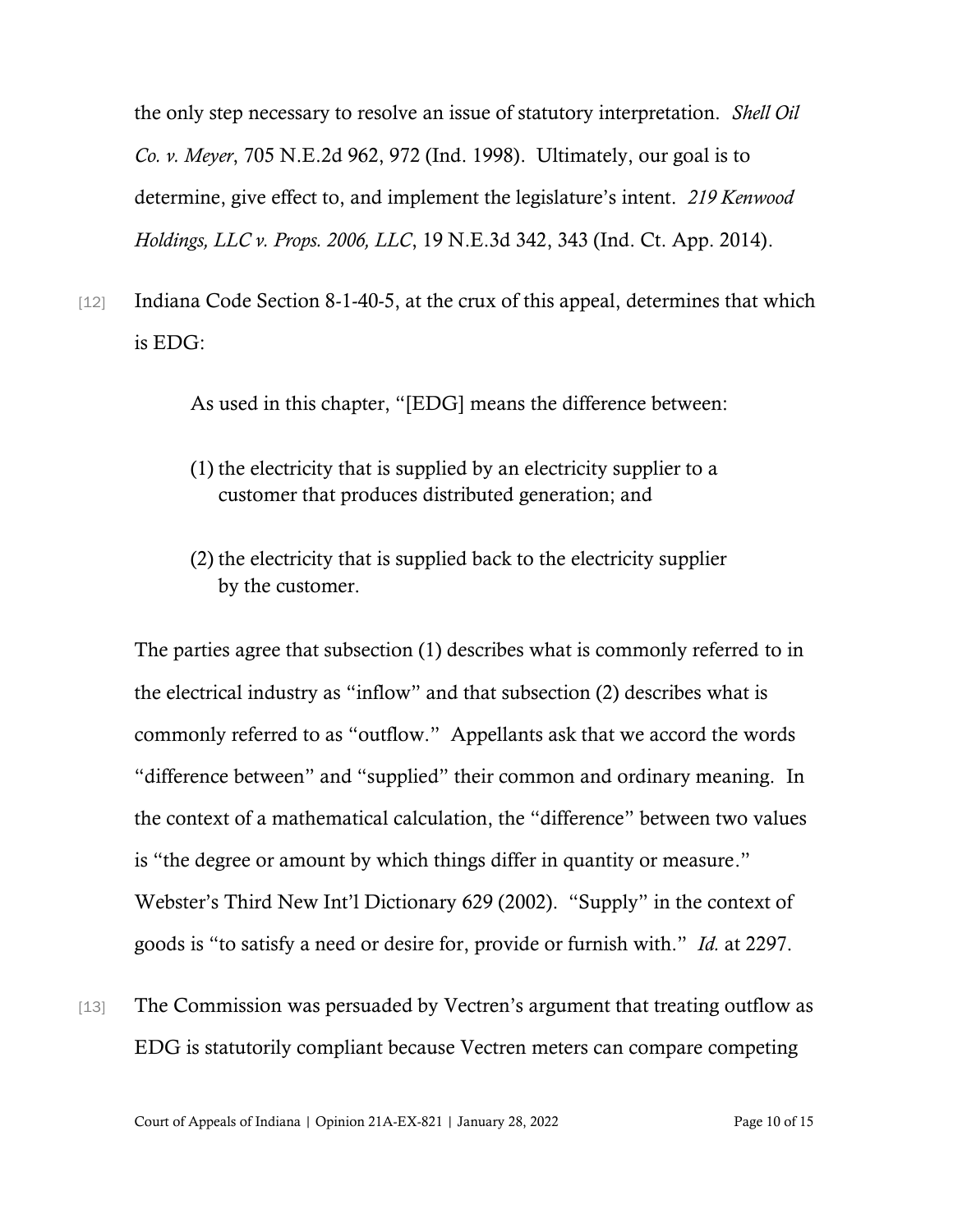forces meeting behind the meter and "net" those forces to determine whether there is inflow or outflow. In approving Rider EDG, the Commission observed: "[the] difference between supply and generation is determined at the meter." Commission's Brief at 13. But the comparison of supply and electrical generation (some of which meets the DG customer's own needs and some of which is supplied to Vectren) is not the inflow/outflow comparison prescribed in Indiana Code Section 8-1-40-5. As such, we cannot conclude at the outset that the Commission interpretation is reasonable so as to preclude our moving forward with our review. *Moriarity*, 113 N.E.3d at 619.

### Analysis

- [14] A DG customer will typically have some daily time likely after sunset when energy needs are not being met without inflow from the electrical supplier. When a statutory scheme provides for EDG credits to offset retail purchases, it is beneficial to the DG customer to have a longer period in which to compare supplied inflow with supplied outflow in calculating EDG and beneficial to the utility (and ultimately, non-DG customers) to have a shorter comparison period for offset.
- [15] Under the net metering tariff, the offset period was equivalent to the billing period, pursuant to 170 IAC 4-4.2-7:

The investor-owned electric utility shall measure the difference between the amount of electricity delivered by the investorowned electric utility to the net metering customer and the amount of electricity generated by the net metering customer and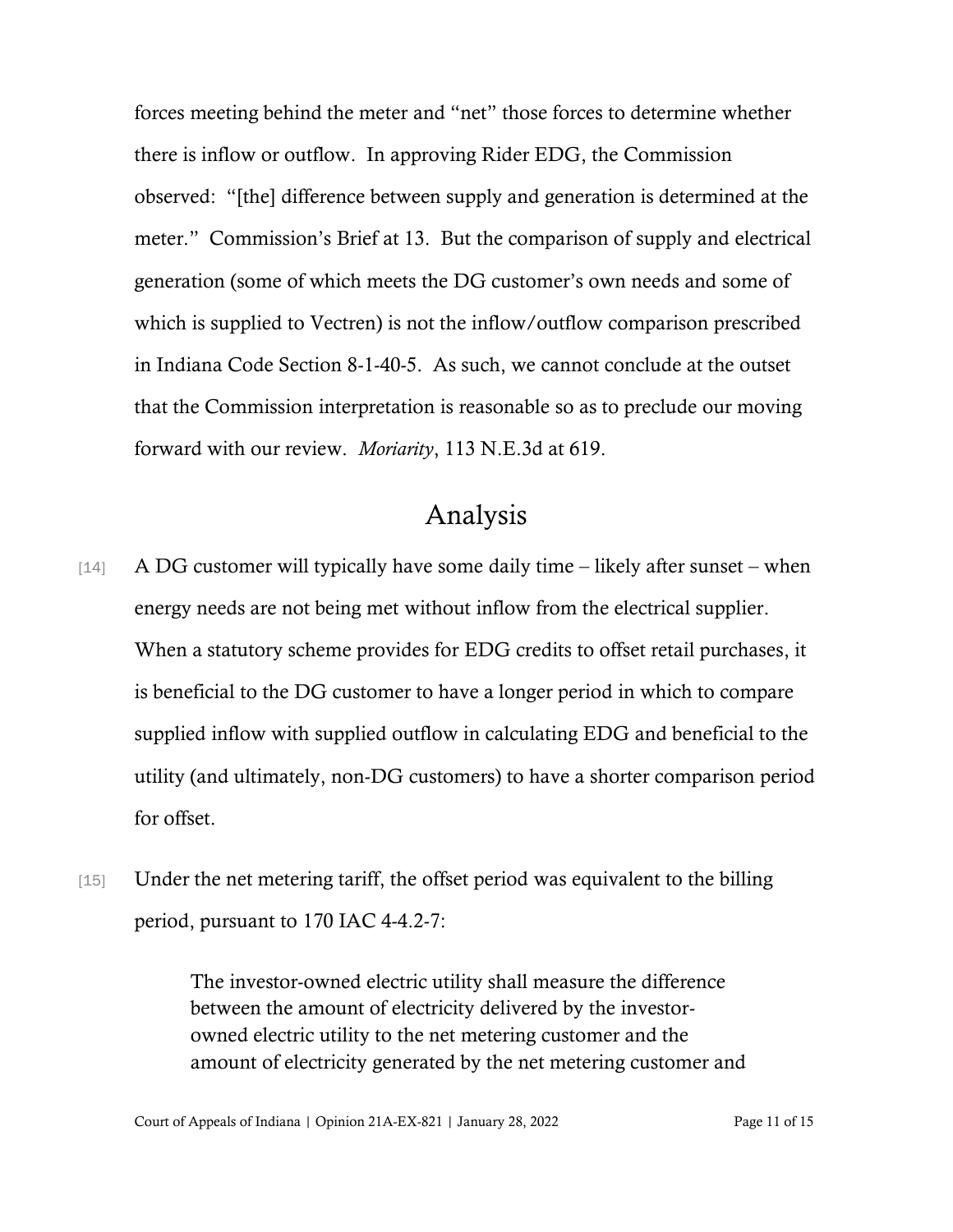delivered to the investor-owned electric utility during the billing period, in accordance with normal metering practices.

This regulation also provided for credits to be carried forward into the next billing cycle. Credits could be rolled over indefinitely.

- [16] Under the Distributed Generation Statutes, the electrical supplier credits EDG at wholesale plus 25% and the customer is charged for inflow at retail cost. Although Indiana Code 8-1-40-5 prescribes the calculation of a "difference" between supplied inflow and supplied outflow, the Distributed Generation Statutes do not prescribe a particular time period. Absent specific legislative adoption or endorsement of 170 IAC 4-4.2-7 as applicable to calculations made under the Distributed Generation Statutes, Vectren proposed that it would calculate the statutory "difference" at any given moment. Thus, the proposed comparison period deviated as far as possible from that in place.
- Court of Appeals of Indiana | Opinion 21A-EX-821 | January 28, 2022 Page 12 of 15 [17] Vectren's Director of Indiana Electrical Regulatory Rates, Matthew Rice ("Rice"), offered uncontroverted testimony as to how Vectren's Advanced Metering Infrastructure ("AMI") operates. Vectren "propose[d] to charge DG customers their normal retail rate for every [kilowatt] hour of inflow during the billing period." (Tr. Vol. II, pg. 29.) Vectren also "proposed to credit DG customers at the proposed EDG rate for every [kilowatt] hour of outflow." (*Id.* at 30.) Rice described the dynamics of instantaneous netting. A meter "registers inflow or outflow or nothing." (*Id.*) The AMI device could not record both inflow and outflow simultaneously, because electrical energy flows one direction, and "when there's inflow, there's zero outflow" and "when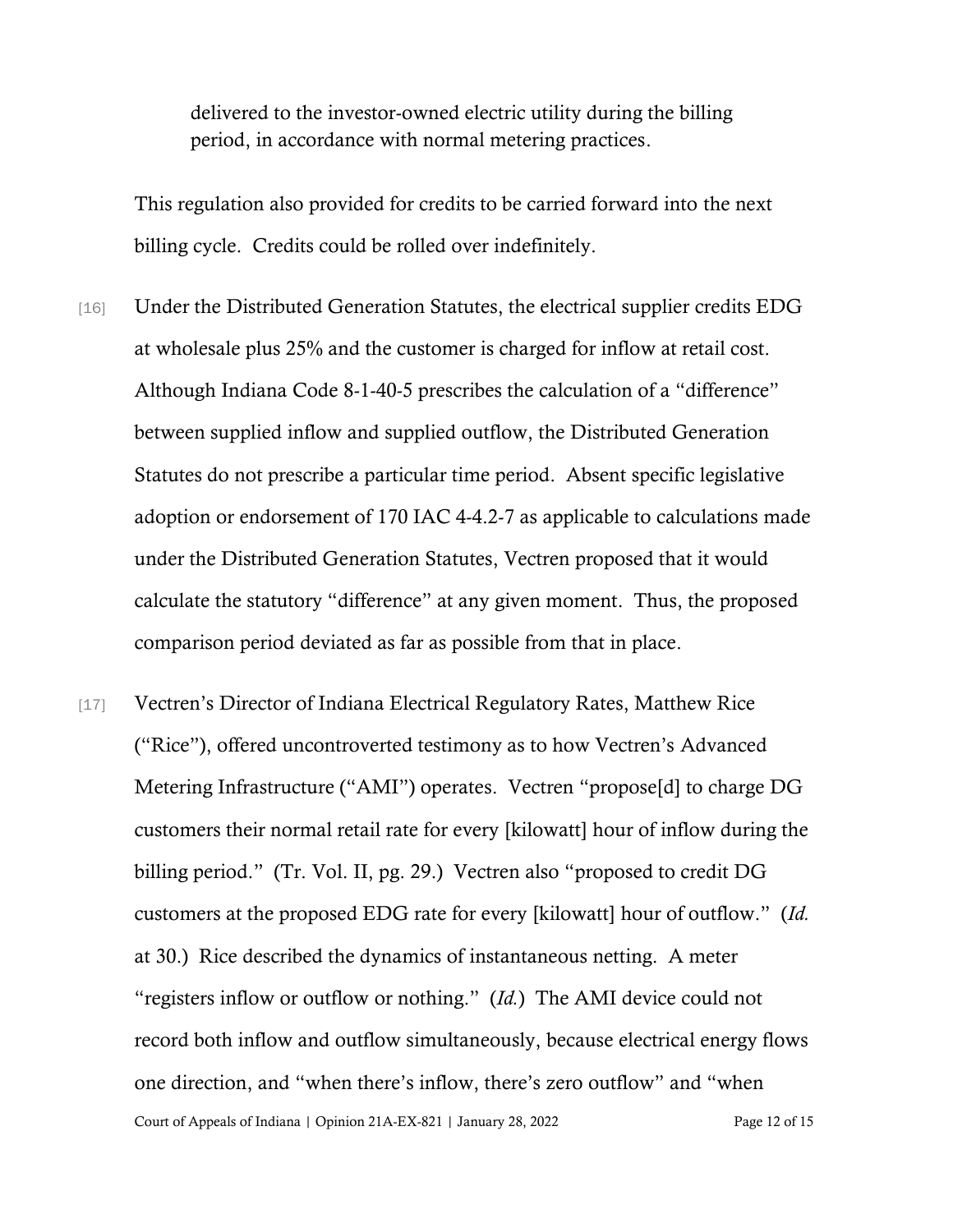there's outflow, there's zero inflow." (*Id.*) The process denominated as "instantaneous netting" refers to "the consumption and production of energy being balanced behind the meter at any given instant." (*Id.* at 31.) Rice clarified: "The result is either an inflow of power or an outflow of power to the system." *(Id.)* He acknowledged that energy "produced behind the meter" is "not necessarily supplied back to Vectren and "what the customer uses behind the meter" is "not necessarily supplied by Vectren. (*Id.* at 35-36.)

- [18] During his rebuttal testimony, Rice explained that the meter registered as outflow the net of two components. But the components involved in his scenario are competing energies behind the meter, and the dominant force is subject to one allocation. Reconciliation of competing energies in order to determine which direction energy will flow is not a measure of energy "supplied" from or to the electrical supplier. It is a predicate step. Neither component can be energy "supplied" when it is yet to be determined which direction energy will flow. Indiana Code Section 8-1-40-5 requires calculation of the "difference" between inflow "supplied" and outflow "supplied." And, in particular, the supply chain is between the utility and the customer.
- [19] Vectren only proposes to measure inflow and outflow separately and compensate only for outflow. The interjection of "behind the meter competing forces" as a comparison value is outside the two values delineated by Indiana Code Section 8-1-40-5. Second, because credit is tied only to outflow, the purported result of comparing competing forces "behind the meter" is simply ignored in a determination of credit if those forces result in inflow. This

Court of Appeals of Indiana | Opinion 21A-EX-821 | January 28, 2022 Page 13 of 15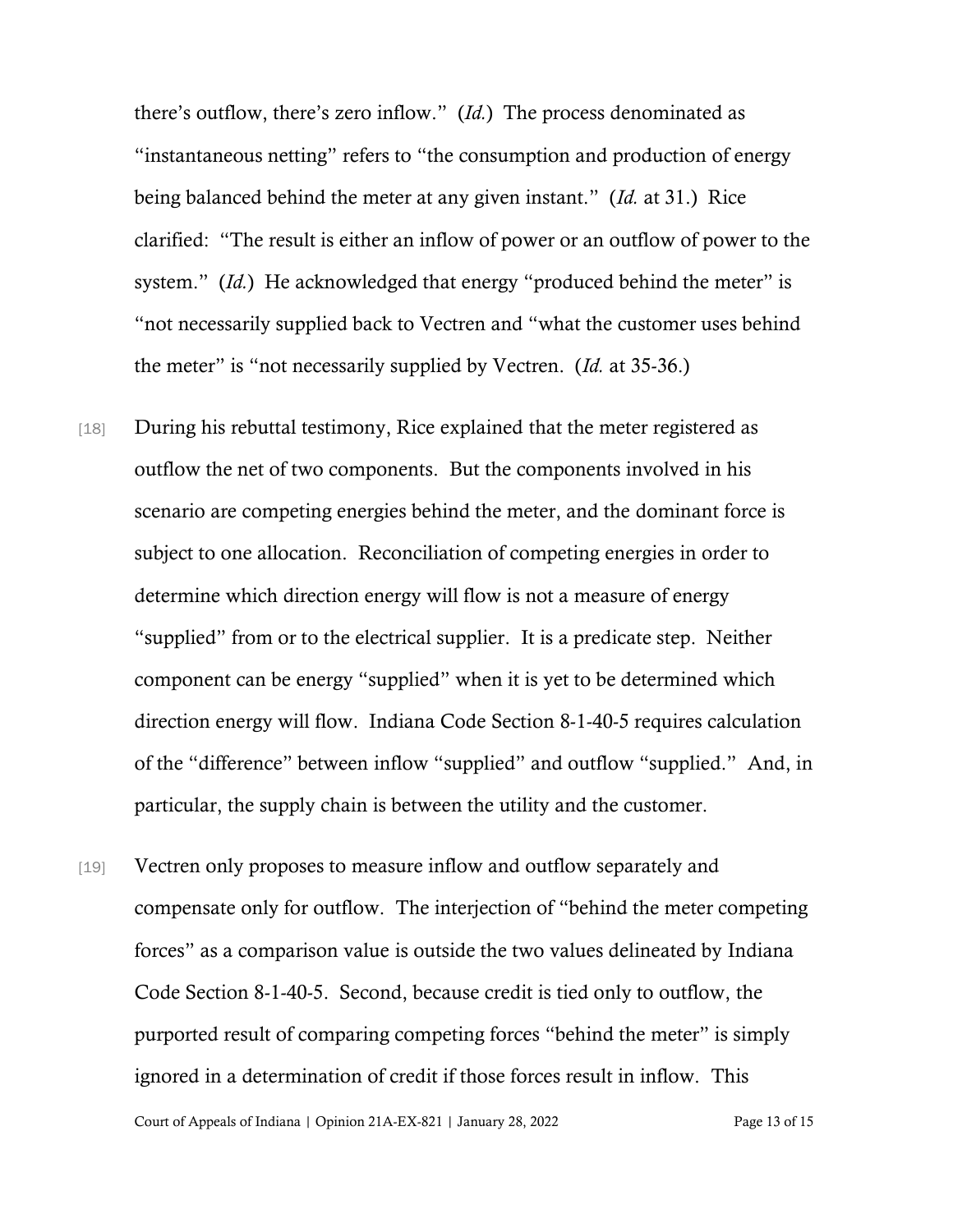construction would render one portion of Indiana Code Section 8-1-40-5 superfluous.

[20] The Commission deviated from the comparison of inflow and outflow to arrive at EDG:

> it is useful to conceptualize the difference at each instant of time, where the electricity supplied by the supplier and the customer's distributed generation meet at the meter as opposing forces, with the stronger force determining the direction of the flow. If the customer needs less electricity than its distributed generation is supplying, the statute terms the excess or difference between what is being supplied at that instant by Vectren South and what is flowing from behind the customer's meter as EDG.

Appealed Order at 36. What a DG customer produces can be for his own needs or excess for the electrical grid. His production is not within the statutory definition until it is "supplied back to the electricity supplier." I.C. § 8-1-40-5.

[21] The parties and amicus have argued at some length about policy considerations, such as favoring one class of customers at the expense of others. But we reject any suggestion that the Commission could change a definition or supply a statutory term based upon policy considerations or exercise of discretion. The Commission is a creature of statute. *See* I.C. § 8-1-1-2. As an administrative agency, the Commission "derives its power and authority solely from statute, and unless a grant of power and authority can be found in the statute it must be concluded that there is none." *Indiana Bell Tel. Co. v. Indiana Util. Regul. Comm'n*, 715 N.E.2d 351, 360 n.3 (Ind. 1999) (citations omitted).